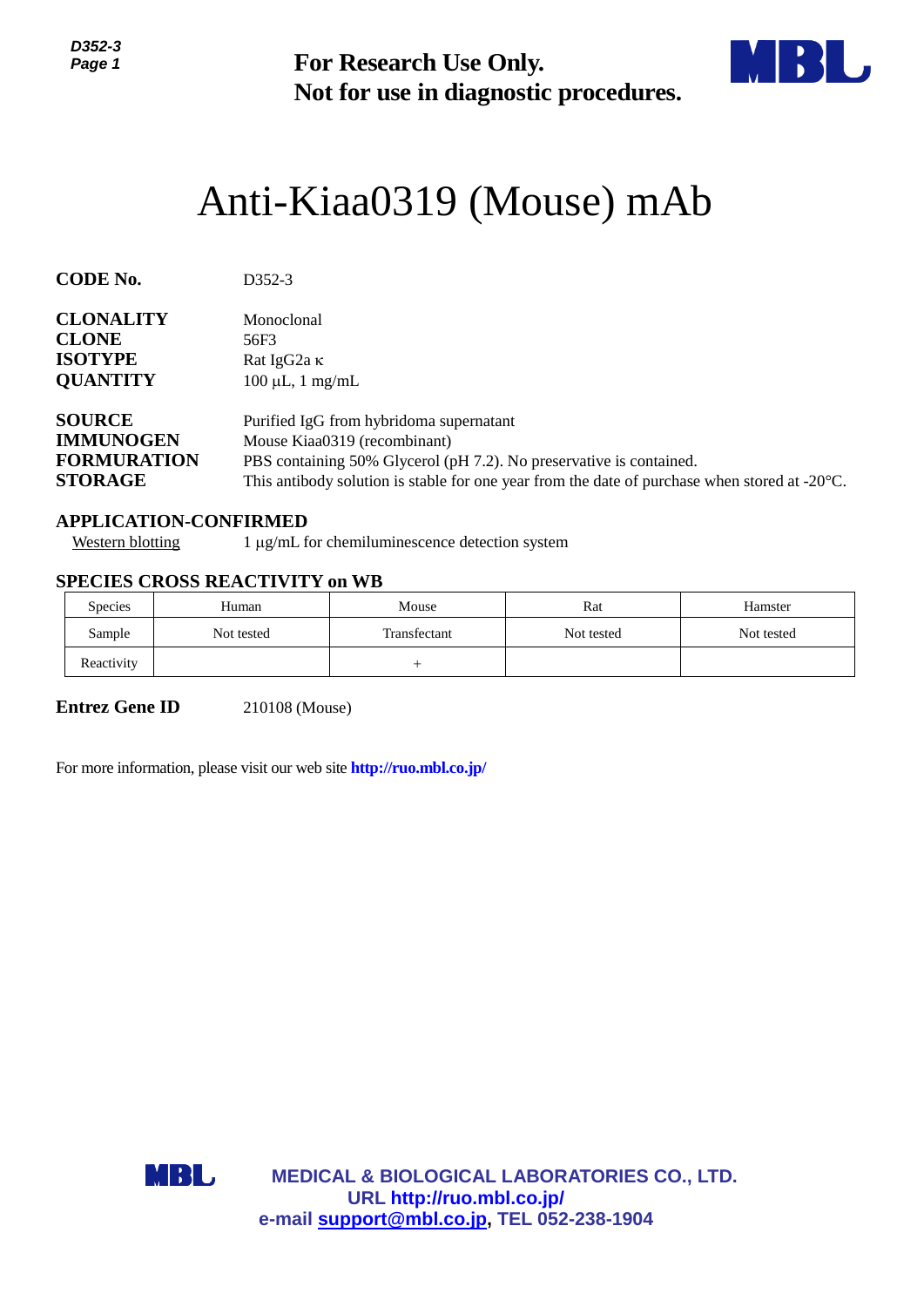*D352-3 Page 2*

#### **RELATED PRODUCTS**

- D352-3 Anti-Kiaa0319 (Mouse) mAb (56F3)
- *3* D353-3 [Anti-Kiaa0319](http://ruo.mbl.co.jp/dtl/A/K0106-3/) (Mouse) mAb (62A3)
- D351-3 Anti-Reelin (Mouse) mAb (2F3)
- D223-3 Anti-Reelin [\(CR-50\) mAb](http://ruo.mbl.co.jp/dtl/A/K0106-3/) (RE-3B9(R3B9))
- D354-3 Anti-Dab1 (Mouse) mAb (4H11)
- D355-3 Anti-Dab1 (Mouse) mAb (4E12)
- M067-3 Anti-Apolipoprotein E4 (Human) mAb (1F9)
- M068-3 Anti-Apolipoprotein E (Human) mAb (3D12)
- D273-3 [Anti-ApoER2 \(LA8\) \(Mouse\) mAb](http://ruo.mbl.co.jp/dtl/A/D273-3/) (25G5)
- 7635 ApoE4/Pan-ApoE ELISA Kit<br>M081-3 Rat IgG2a (isotype control) (2
- [Rat IgG2a \(isotype control\)](http://ruo.mbl.co.jp/dtl/A/M081-3/) (2H3)